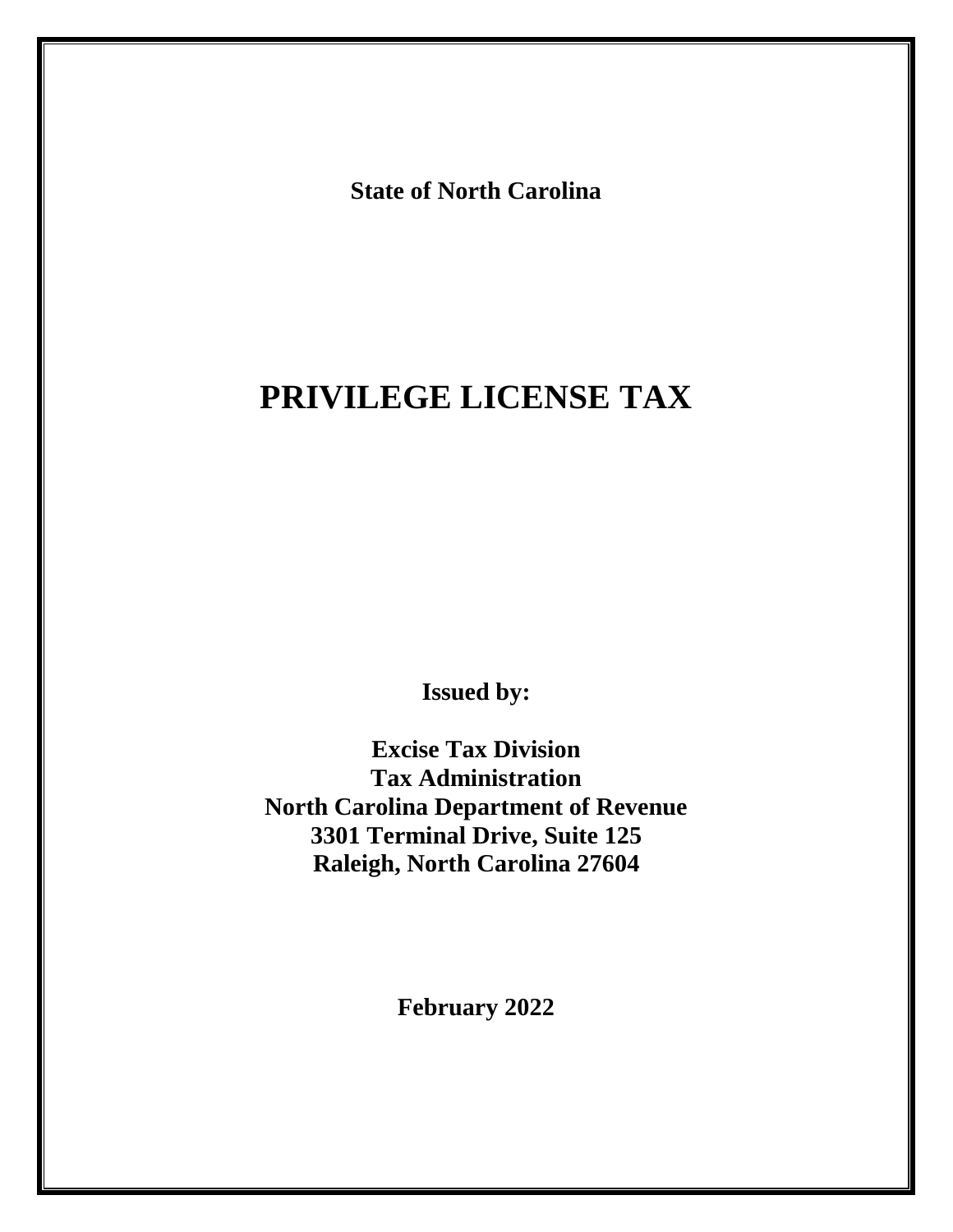# **PREFACE**

This publication supplements the information in the Administrative Rules but does not supersede the Administrative Rules. In addition, this bulletin does not cover all provisions of the law.

Taxpayers are cautioned that this publication is intended merely as a guide and that consideration must be given to all the facts and circumstances in applying this bulletin to particular situations. Taxpayers using this publication should be aware that additional changes may result from legislative action, court decisions, and rules adopted or amended under the Administrative Procedure Act, Chapter 150B of the General Statutes. To the extent there is any change to a statute, administrative rule, or new case law subsequent to the date of this publication, the provisions in this bulletin may be superseded or voided. Unless otherwise noted, this bulletin is intended to reflect changes made through S.L. 2021-180 in the North Carolina General Assembly.

Revised February 2022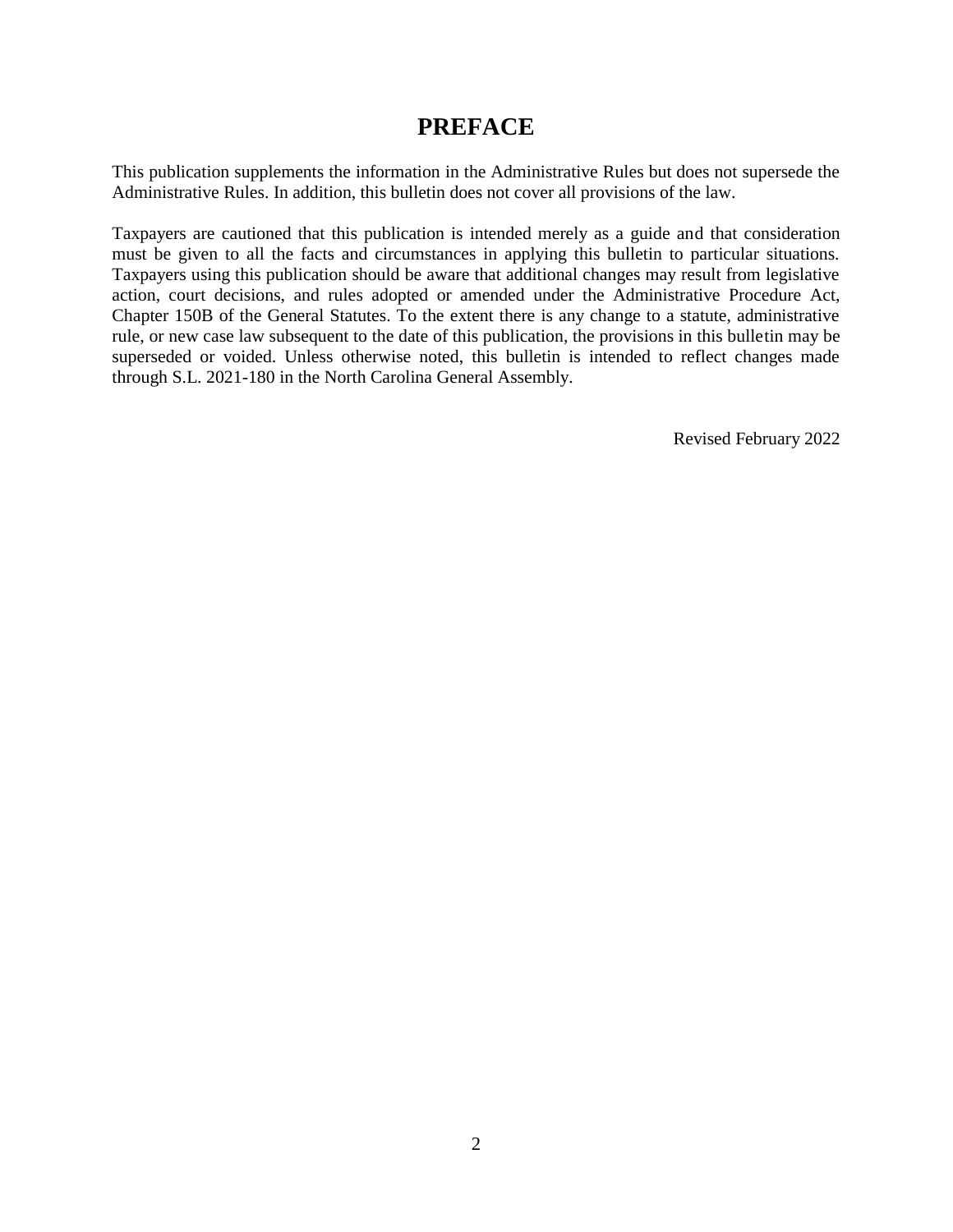# **A. General Information**

# **1. Scope and Nature (G.S. 105-33)**

State privilege license taxes are imposed for the privilege of carrying on the business, exercising the privilege or doing the act named in Article 2 of the Revenue Laws of North Carolina. These taxes are in addition to any regulatory or qualification requirements to engage in the practice of a profession, business, or trade.

#### **2. License Required (G.S. 105-103, G.S. 105-109)**

Before a person may engage in a business, trade, or profession for which a license is required, the person must be licensed by the Department. A license must be displayed conspicuously at the location of the licensed business, trade, or profession. A required license should be applied for using Form B-202A, Application for State Privilege License, and the tax paid before beginning business. Licenses issued under G.S. 105-41 are personal privilege licenses and must be issued in the name of the individual. It shall be unlawful for any person, firm, or corporation without a license to operate in such business, trade, employment, or profession.

#### **3. Tax Year (G.S. 105-33)**

The privilege license tax is an annual tax and is due by July 1 of each year. The license tax is not prorated; instead, the full amount of the license tax is due when a person begins to engage in an activity for which a license is required at any time during the fiscal year, July 1 – June 30. Licenses are renewable annually (Form B-202A) by July 1 and no grace period is allowed before penalty accrues.

#### **4. Engaged in More than One Business (G.S. 105-105)**

Where any person, firm, or corporation is engaged in more that one business, trade, employment, or profession which is made subject to State license taxes, such persons, firms, or corporations must pay the license tax prescribed for each separate business, trade, employment, or profession.

# **5. Penalty (G.S. 105-103, G.S. 105-109, G.S. 105-236)**

It is unlawful to engage in business without obtaining a required privilege license. The penalty for failure to obtain a license is the greater of five dollars (\$5) or five percent (5%) of the amount prescribed for the license per month or fraction thereof from the time the amount is due until the amount is paid, up to a maximum not to exceed twenty-five percent (25%). The penalty for failure to pay any tax when due is ten percent (10%) of the tax due.

The Secretary may collect a tax due in any manner allowed under Article 9 of Chapter 105 of the General Statutes. The penalty and provisions for the collection of delinquent license taxes apply to taxes levied by counties, cities, and towns of the State, or any other provision of law, in the same manner and to the same extent as they apply to taxes levied by the State.

#### **6. Effect of Change in Name of Firm (G.S. 105-106)**

A firm, partnership, or corporation, is regarded as continuing, and thus does not require a new privilege license when any of the following occur: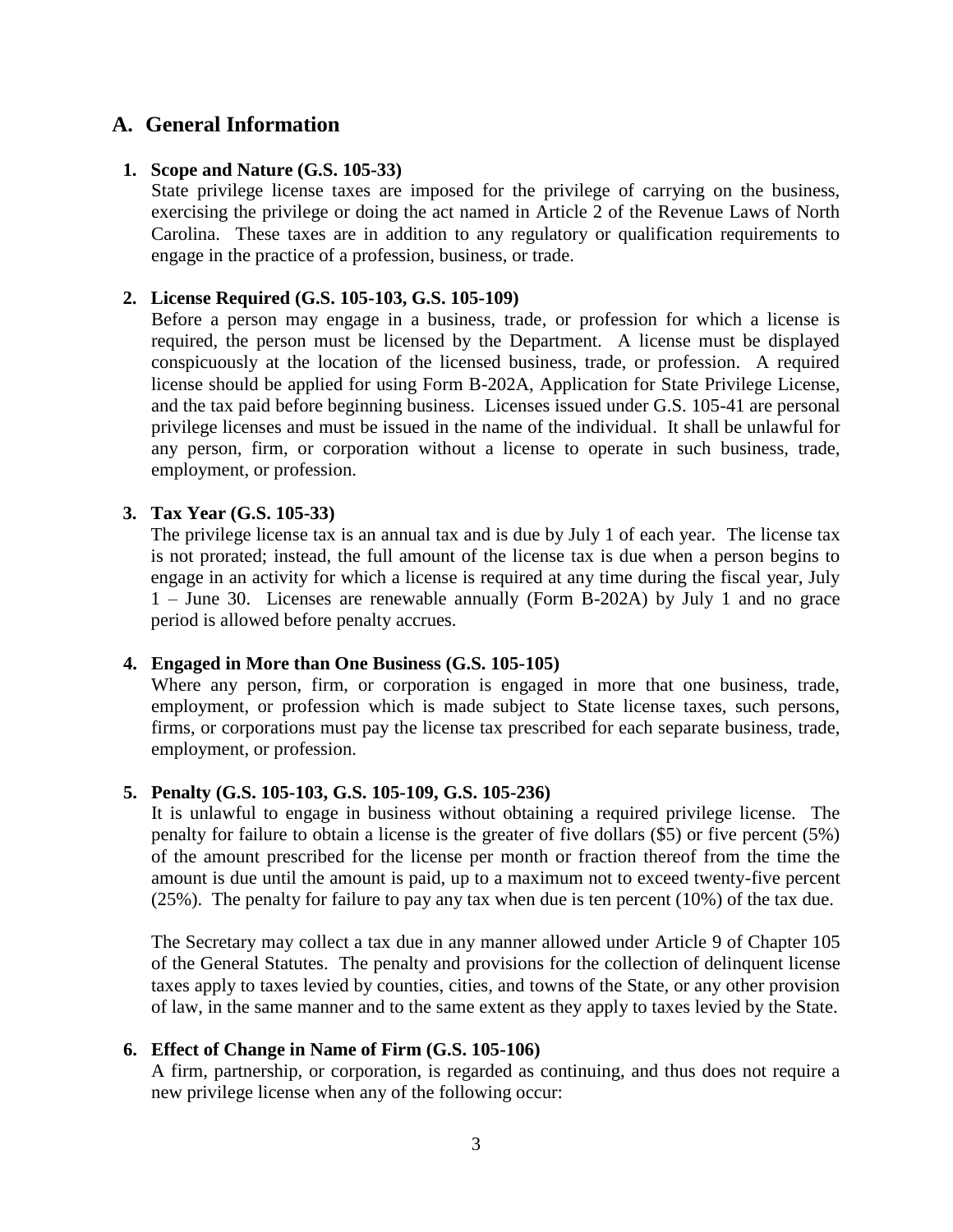- a) The name of the firm, partnership, or corporation is changed,
- b) A new partner is taken in, or one or more partners withdraw from the firm, if any one or more of the partners remain, or
- c) If there is change in ownership of less than a majority of the stock.

# **7. Liability Upon Transfer (G.S. 105-33(h))**

A grantee, transferee, or purchaser of any business or property subject to the privilege taxes must make diligent inquiry as to whether the State tax has been paid. If the business or property has been granted, sold, transferred, or conveyed to an innocent purchaser for value and without notice that the vendor owed or is liable for any of the State taxes, the property, while in the possession of the innocent purchaser, is not subject to any lien for the taxes.

# **8. Property used in a Licensed Business not Exempt from Taxation (G.S. 105-108)**

A State license shall not be construed to exempt from other forms of taxation the property employed in such licensed business, trade, employment, or profession.

# **9. Power of Attorney and Declaration of Representative, Business Address Correction, or Out-of-Business Notification**

It is the Department of Revenue's policy to accept a paid preparer's signature on a return as authorization to discuss certain matters relating to that return, such as assessment and adjustment notices, information contained or missing on the return, and information about a refund or payment. With the exception of certified service providers who enter into a contract with the Secretary pursuant to N.C. Gen. Stat. §105-164.42I, this authority is extended only to an individual paid preparer, not to a company, and does not include discussing audit activity or requests for review of proposed assessments or proposed denials of refunds. Those matters require a Form GEN-58, Power of Attorney and Declaration of Representative, to be filed. Note: With respect to any Federal tax information (FTI) provided to the Department pursuant to our exchange agreement with the Internal Revenue Service, we are prohibited from discussing such information with a representative without the taxpayer's express written authority to do so.

In the event of a change in a taxpayer's business address, the taxpayer should notify the Department of Revenue by completing and mailing Form NC-AC, Business Address Correction. Do not mail Form NC-AC along with any tax return. Mail it separately.

If a taxpayer closes or goes out of business and no longer does business in North Carolina, the taxpayer should notify the Department by completing and mailing Form NC-BN, Outof-Business Notification. Do not mail Form NC-BN along with any tax return. Mail it separately.

# **B. Live Entertainment and Ticket Resales (G.S. 105-37.1). Privilege taxes imposed on gross admission receipts for live entertainment or ticket resales are repealed effective on or after January 1, 2014.**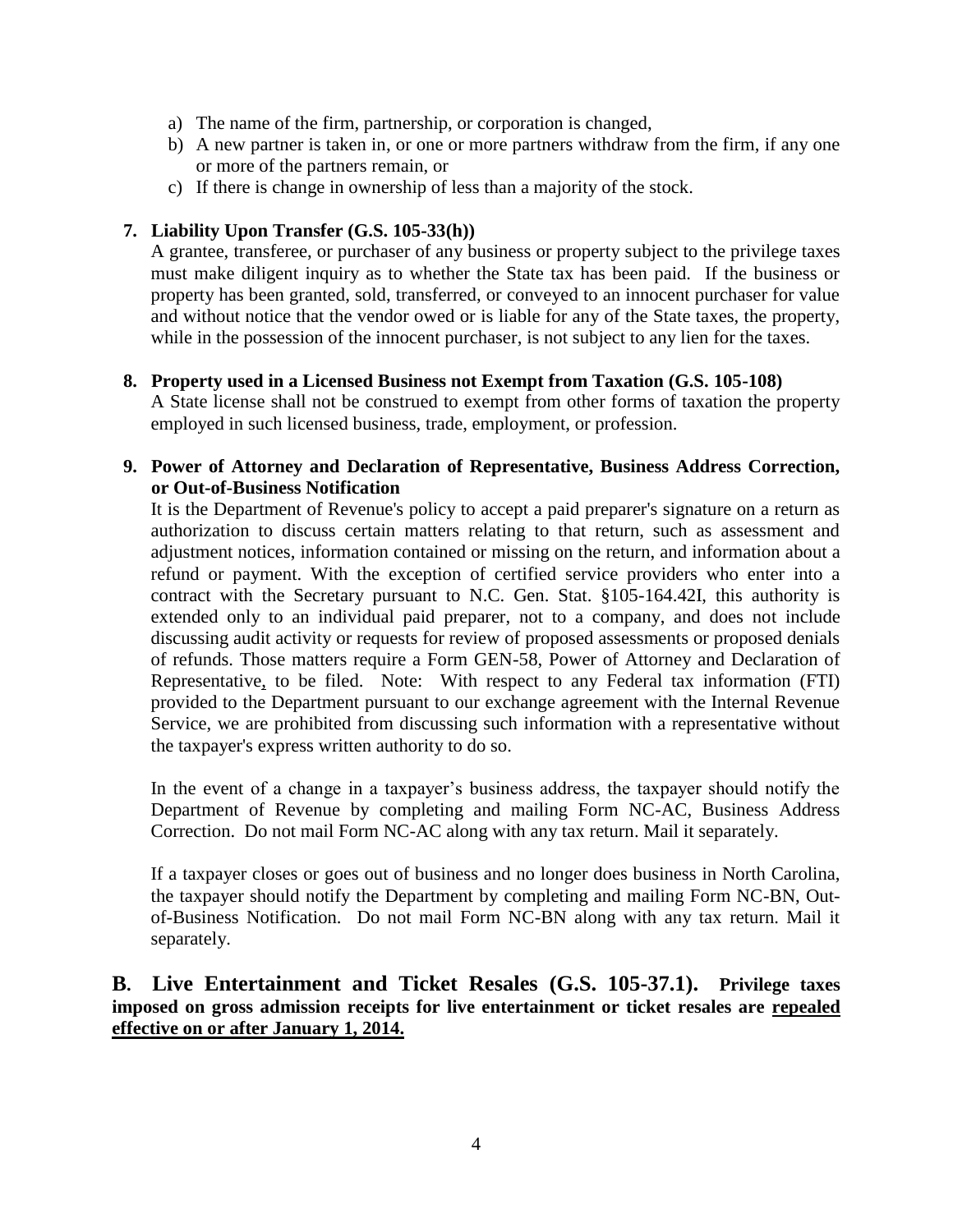**C. Motion Picture Shows (G.S. 105-38.1). Privilege taxes imposed on gross admission receipts for motion picture shows are repealed effective on or after January 1, 2014.**

**D. Amusements – Certain Exhibitions, Performances, and Entertainment Exempt from Tax (G.S. 105-40). Exemptions are repealed for amusements held on or after January 1, 2014.**

# **E. Attorneys-at-Law and Other Professionals (G.S. 105-41)**

Every individual in this State who practices a profession or engages in a business and is included in the list below must obtain from the Secretary a statewide license for the privilege of practicing the profession or engaging in the business. A license is not transferable to another person. The tax for each license is fifty dollars (\$50.00).

# **1. Professions and/or Businesses Requiring a Privilege License:**

- a) An attorney-at-law.
- b) **(Applicable to taxable years beginning before July 1, 2018)** A physician, a veterinarian, a surgeon, an osteopath, a chiropractor, a chiropodist, a dentist, an ophthalmologist, an optician, an optometrist, or another person who practices a professional art of healing.

**(Applicable to taxable years beginning on or after July 1, 2018)** A physician, a veterinarian, a surgeon, an osteopath, a chiropractor, a chiropodist, a dentist, an ophthalmologist, an optician, an optometrist, a massage and bodywork therapist, or another person who practices a professional art of healing.

# **Other Provisions Relating to the Professional Art of Healing:**

- G.S. 90-236 states that "fitting glasses on the face" constitutes practicing as a dispensing optician. Therefore, dispensing opticians fitting frames to customers' faces, and making adjustments thereto, are subject to optician's privilege license tax. (17 NCAC 04B.0609)
- A physical therapist who independently applies physical therapy for a reward is practicing the art of healing and is therefore subject to privilege license. (17 NCAC 04B.0610)
- A physical therapist who works only under the orders and direction of registered physicians and does not attempt to diagnose and independently apply physical therapy is not subject to privilege license under G.S. 105-41. (17 NCAC 04B.0610)
- A psychologist who engages in the art of healing for a fee or reward is subject to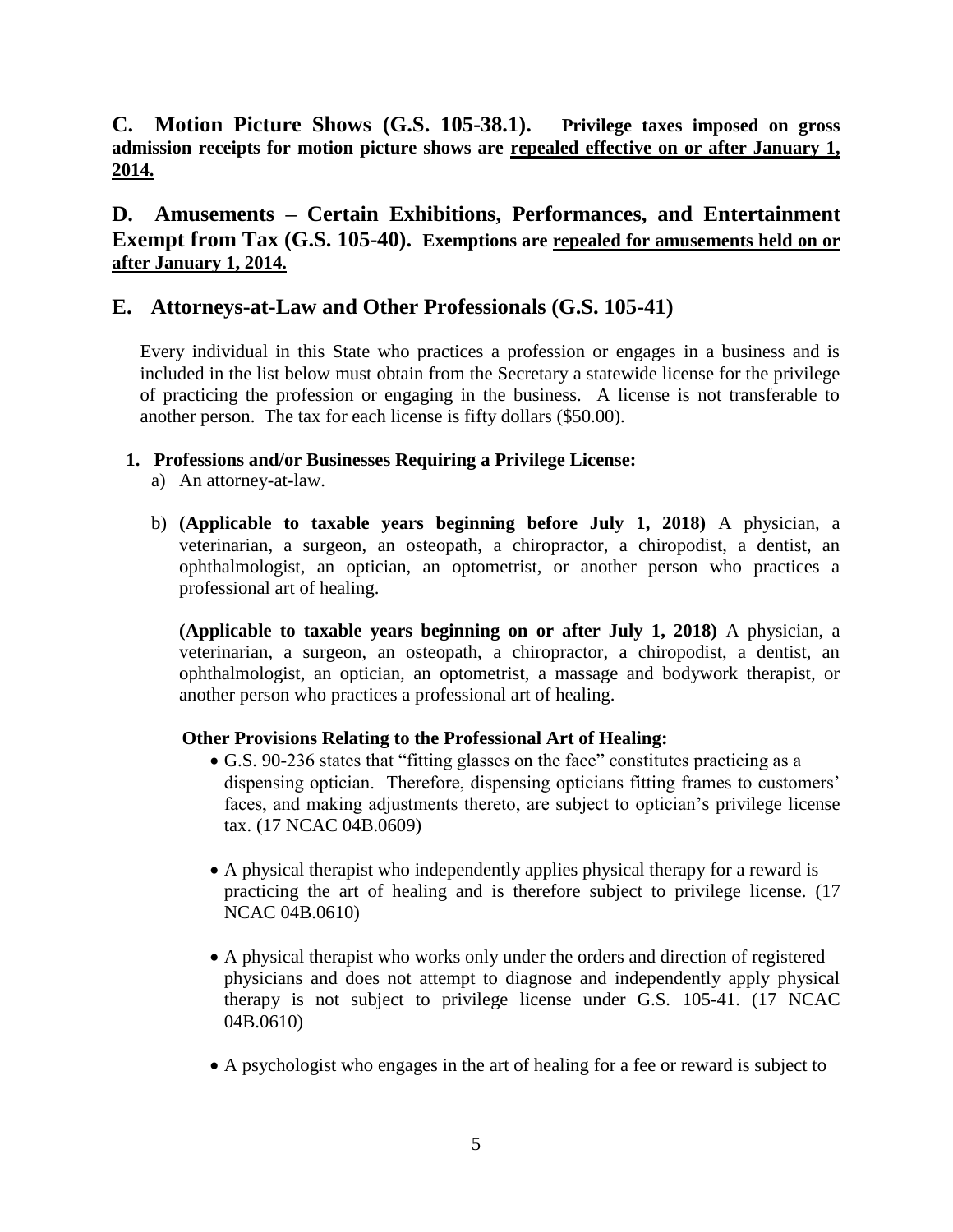privilege license. The psychologist license is not levied on the practice of psychology, as such, but on persons engaged in the art of healing which does include psychologists if they engage in such activity. (17 NCAC 04B.0614)

- In addition to the regulatory license issued by the State Board of Medical Examiners, a practicing physician shall apply for and obtain from the Secretary of Revenue a statewide physician privilege license. Varying situations involving a physician and the applicability of the physician privilege license tax for these situations are as follows:
	- $\triangleright$  A physician licensed by the State Board of Medical Examiners but not performing duties appropriate to his profession (for example, is the head of a State agency and has no medical practice) is not "practicing" and is not subject to the physician privilege license tax;
	- $\triangleright$  A physician in private practice, either exclusively or partially, is subject to the physician privilege license tax;
	- $\triangleright$  A physician practicing his profession but wholly compensated from appropriations, grants, business income (income from a "business" in the non-professional sense; for example, a physician employed by an industrial plant to attend its industrial employees at its plant), or from sources other than funds generated by fees charged for his services is not subject to the physician privilege license tax;
	- $\triangleright$  A physician practicing his profession and compensated in part from a fund or "pool" derived in part or in full from fees charged for his services is subject to the physician privilege license tax notwithstanding the fact that some of his compensation may also come from appropriations, grants, business income (income from a "business" in the non-professional sense; for example, a physician employed by an industrial plant to attend its industrial employees at its plant), or other "non-fee" sources. (17 NCAC 04B.0611)
- c) A professional engineer, as defined in G.S. 89C-3.
- d) A registered land surveyor, as defined in G.S. 89C-3.
- e) An architect, including any architect employed by another architect, who renders architectural services.
- f) A landscape architect, including any architect employed by another architect, who renders architectural services.
- g) A photographer, a canvasser for any photographer, or an agent of a photographer in transmitting photographs to be copied, enlarged, or colored. A licensed photographer having a located place of business in this State is liable for the license tax on each agent or solicitor employed by the photographer for soliciting business.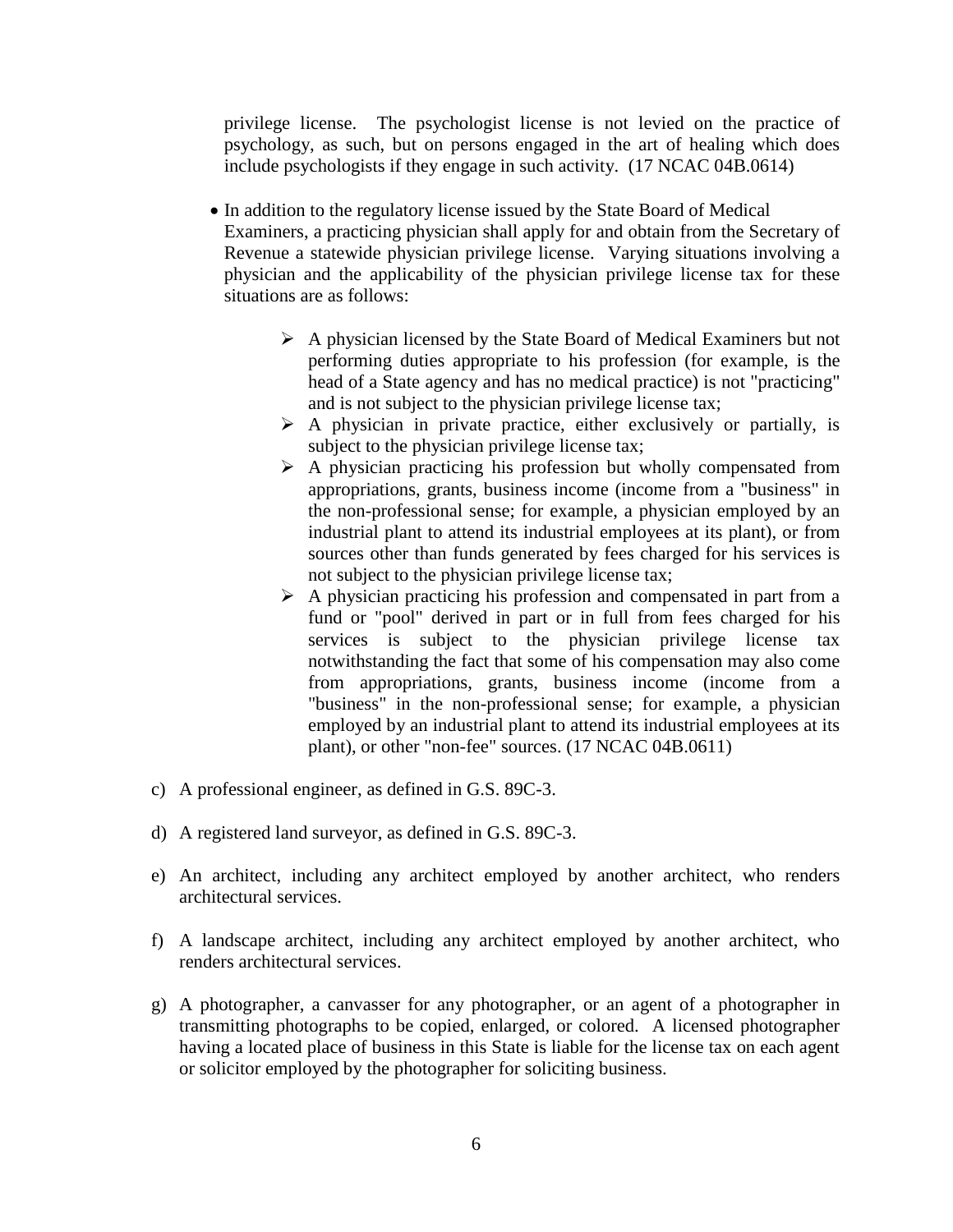- h) A real estate broker or a real estate salesman, as defined in G.S. 93A-2. A real estate broker or a real estate salesman who is also a real estate appraiser is required to obtain only one license to cover both activities.
- i) A real estate appraiser, as defined in G.S. 93E-1-4. A real estate appraiser who is also a real estate broker or a real estate salesman is required to obtain only one license to cover both activities.
- j) A person who solicits or negotiates loans on real estate as agent for another for a commission, brokerage, or other compensation.
- k) A funeral director, an embalmer, or a funeral service licensee licensed under G.S. 90- 210.25.
- l) A home inspector, as well as an associate home inspector, licensed under Article 9F of Chapter 143 of the General Statutes, the Home Inspector Licensure Act.
- m) Public practice of accounting:
	- o Every person engaged in the public practice of accounting as a principal, or as a manager of the business of public accountant, shall pay for such license fifty dollars (\$50.00), and in addition, shall pay a license tax of twelve dollars and fifty cents (\$12.50) for each person employed who is engaged in the capacity of supervising or handling the work of auditing, devising or installing systems of accounts.
	- o A bookkeeper who acts as an independent contractor preparing tax returns for small business firms, as well as individuals, and charges for his services, is subject to accountant's privilege license, as such work requires training and skill in accounting. Also, an independent contractor who prepares income tax returns, other than the simplified individual returns, and charges for such work, is subject to accountant's privilege license. (17 NCAC 04B.0603)
	- $\circ$  G.S. 105-41 is purely a revenue measure and does not purport to be a regulatory measure. Certified public accountants have written into their statute a provision limiting the issuance of CPA privilege licenses to applicants who are duly licensed by their regulatory body, but this is not true with respect to other professions covered by G.S. 105-41, nor to accountants who are not certified public accountants as defined in said regulatory laws. (17 NCAC 04B.0604)

#### **2. Persons Exempt from the Tax (G.S. 105-41(b))**

The following persons are exempt from the tax:

- a. A person who is at least seventy-five (75) years old.
- b. A person practicing the professional art of healing for a fee or reward, if the person is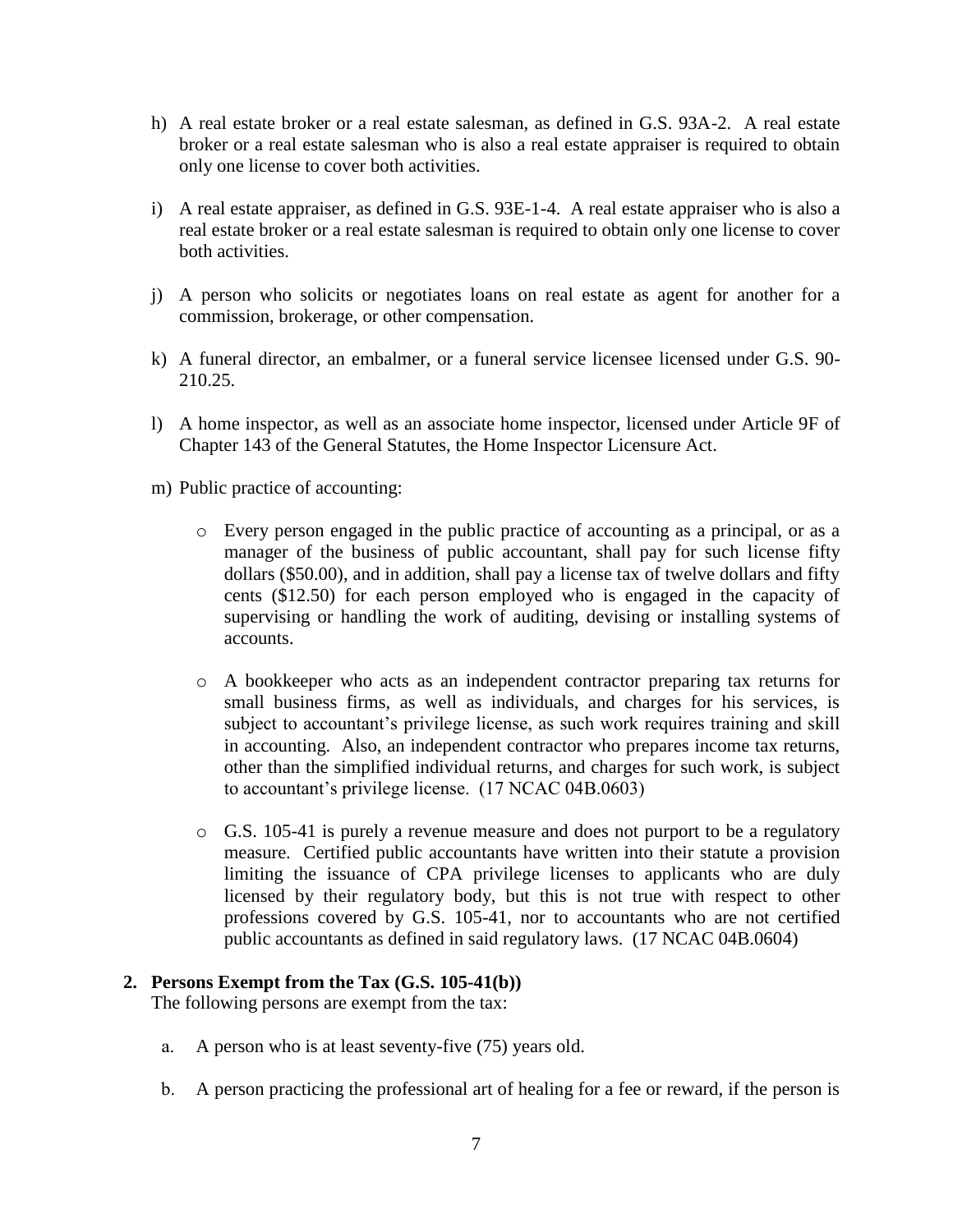an adherent of an established church or religious organization and confines the healing practice to prayer or spiritual means.

- c. A blind person engaging in a trade or profession as a sole proprietor. A "blind person" means any person who is totally blind or whose central visual acuity does not exceed 20/200 in the better eye with correcting lenses, or where the widest diameter of visual field subtends an angle no greater than 20 degrees. This exemption shall not extend to any sole proprietor who permits more than one person other than the proprietor to work regularly in connection with the trade or profession for remuneration or recompense of any kind, unless the other person in excess of one so remunerated is a blind person.
- d. A physician employed exclusively by the federal, state or local governments and not holding themselves out to the public and do not share in the fees paid are not required to pay the privilege license under G.S. 105-41 which would otherwise be imposed upon them. (17 NCAC 04B.0612)
- e. A physician practicing his profession but wholly compensated from appropriations, grants, business income (income from a "business" in the non-professional sense; for example, a physician employed by an industrial plant to attend its industrial employees at it plant), or from sources other than funds generated by fees charged for his services is not subject to the physician privilege license tax. (17 NCAC) 04B.0611)
- f. A physician licensed by the State Board of Medical Examiners but not performing duties appropriate to his profession (for example, is the head of a State agency and has no medical practice) is not "practicing" and is not subject to the physician privilege license tax. (17 NCAC 04B.0611)
- g. A physical therapist who works only under the orders and direction of registered physicians and does not attempt to diagnose and independently apply physical therapy is not subject to privilege license under G.S. 105-41; however, persons who independently apply physical therapy for a reward are practicing the art of healing and are therefore subject to privilege license. (17 NCAC 04B.0610)
- h. A person employed by an architect as a draftsman only, and fees paid for his services are not for architectural services rendered is not subject to an architect's license. An architect employed by another architect, who renders architectural services, is subject to architect's license under G.S. 105-41. (17 NCAC 04B.0605)
- i. A person selling grave plots only, even though a deed is given, is exempt from real estate broker's license. (17 NCAC 04B.0606)
- j. A land surveyor employed by a civil engineer who does not both survey the area and draw the description. (17 NCAC 04B.0607)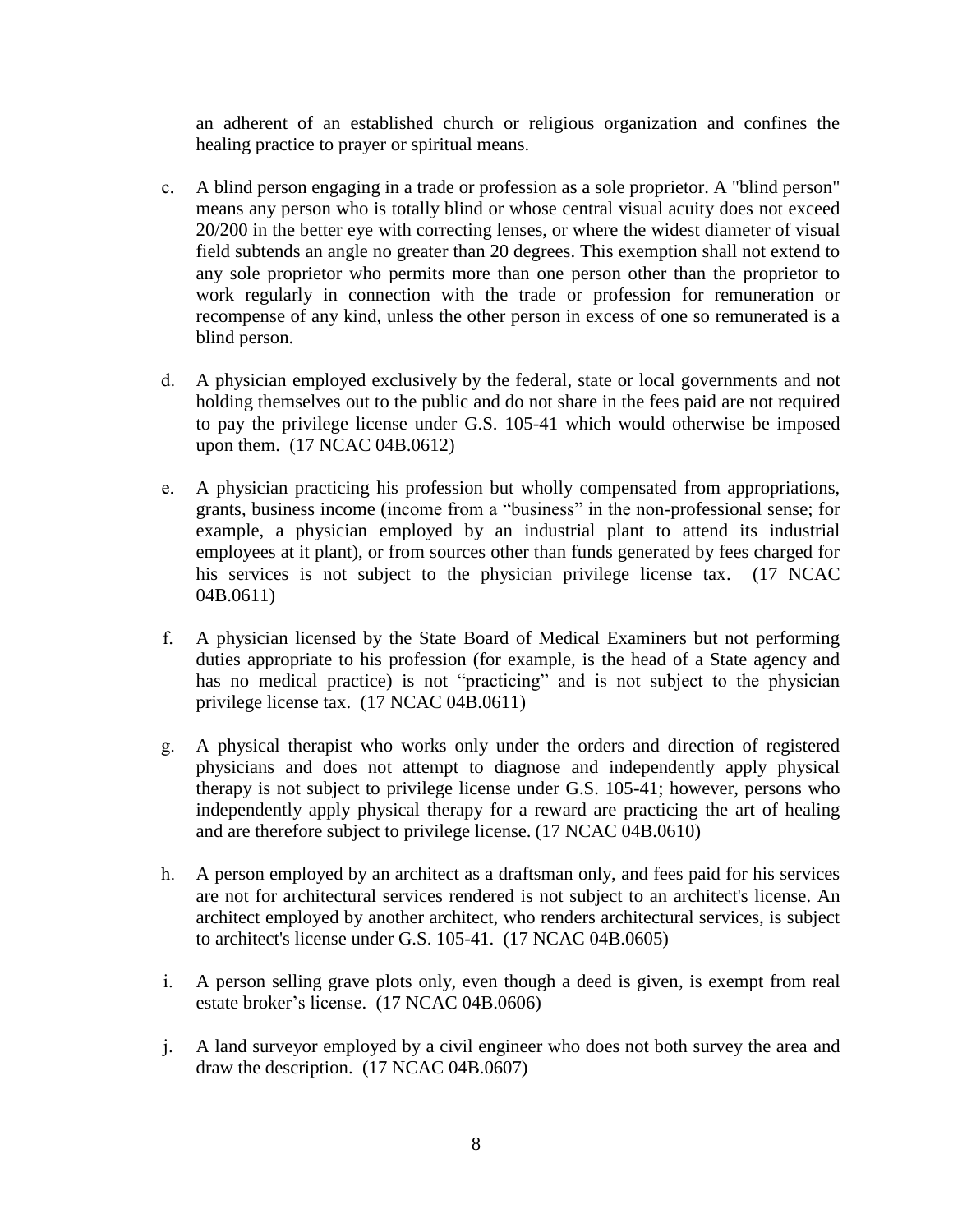# **3. Licenses**

Licenses issued are issued as personal privilege licenses and shall not be issued in the name of a firm or corporation. If any person engages in more than one of the activities for which a privilege tax is levied, the person is liable for a privilege tax with respect to each activity engaged in. (105-41(e))

Counties and cities may not levy any license tax on the business or professions. (105-41(h))

Obtaining a license does not of itself authorize the practice of a profession, business, or trade for which a State qualification license is required. (105-41(i))

# **F. Installment Paper Dealers (G.S. 105-83)**

# **1. Basis for Taxation**

Every person engaged in the business of dealing in, buying, or discounting installment paper, notes, bonds, contracts, or evidences of debt for which, at the time of or in connection with the execution of said instruments, a lien is reserved or taken upon personal property located in this State to secure the payment of such obligations, is subject to the installment paper dealers tax. The primary factors in determining liability are: (a) three party transactions, (b) obligations concerning personal property and (c) liens reserved upon personal property in this State to secure payment of such obligations.

Example: A motor vehicle dealer sells an automobile (personal property) and accepts a retail installment contract from the customer. A lien is reserved on the title of the vehicle. The dealer sells or assigns the retail installment contract to a third party. The purchaser of the retail installment contract from the dealer is liable for the installment paper dealers' tax.

G.S. 105-83(d) – This subsection was amended to clarify the persons exempt from the tax on installment paper. This subsection previously provided that corporations were exempt from the installment paper tax if the corporation was liable for the privilege tax that was levied on certain banks and banking associations under G.S. 105-102.3. Session Law 2015- 141 repealed the tax levied under G.S. 105-102.3 but did not make a conforming change to this statute. The law clarifies that these entities are not liable. Specially, banks as defined under G.S. 105-130.7B(b), and savings and loan associations are exempt from this tax. *(Effective retroactively to purchases made on or after July 1, 2020; SB 105, s. 42.13B.(a), S.L. 2021-180)*

# **2. Additional Tax and Reports (17 NCAC 04B.2903, 17 NCAC 04B.2904)**

Form B-203, Installment Paper Dealer Tax Return, is used to remit the tax at the rate of .277 percent of the total face value of paper subject to the tax. Face value is the sum of the principal shown on the face of the paper plus accrued interest, excluding finance charges. The tax return, with remittance, is due no later than the twentieth day of January, April, July and October of each year.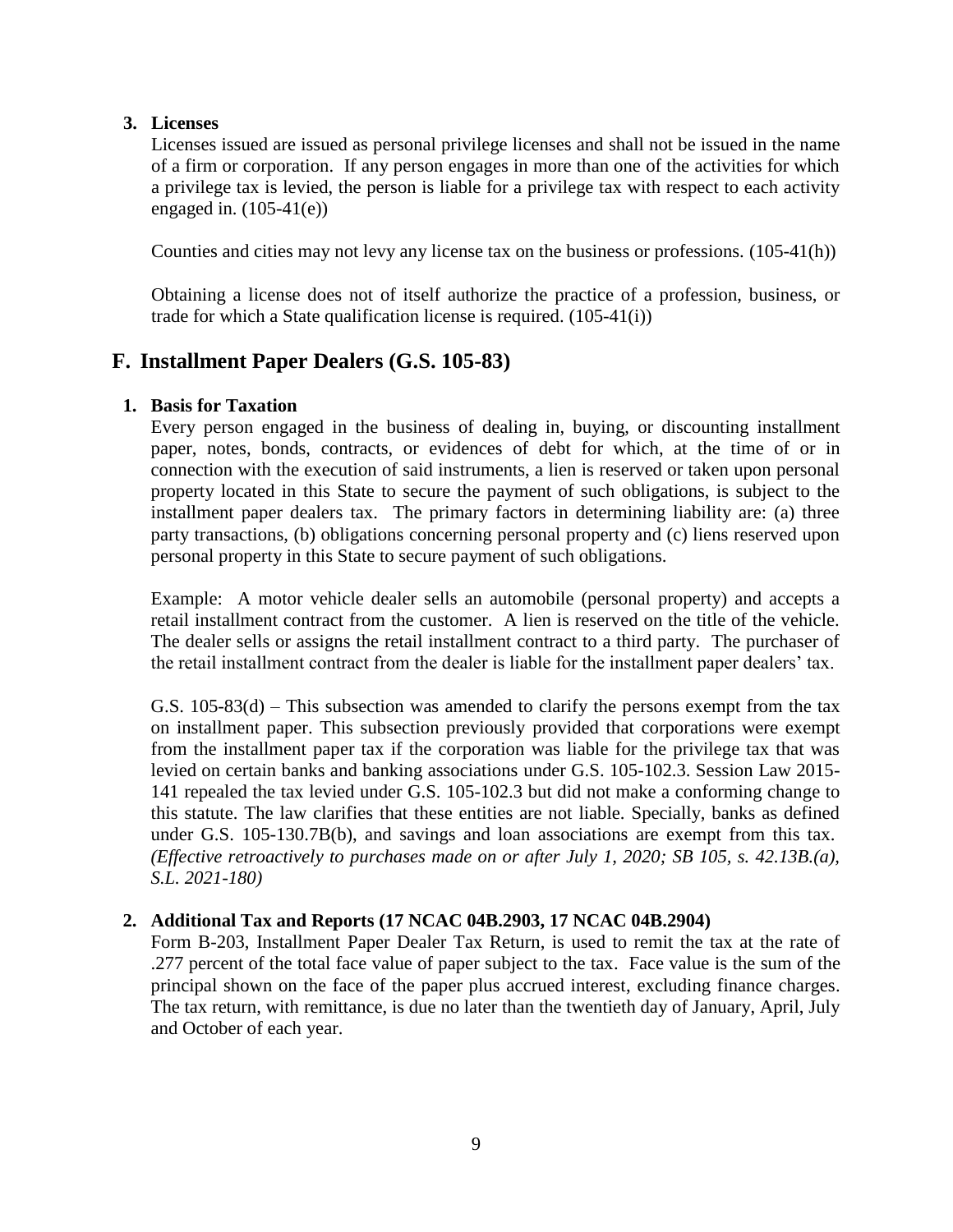#### **3. Nonresident Engaged in Business (17 NCAC 04B.2905)**

This tax is not imposed on the business of dealing in, buying and/or discounting installment paper which is engaged in exclusively in a foreign state. When any of the activity incident to such business occurs in North Carolina, the tax applies. Such activities include the promotion and solicitation of such business by employees or agents within this State, whether or not the transfer of such paper is consummated in this State.

# **4. Liability for Direct Loans (17 NCAC 04B.2902)**

A person who is engaged in the business of making direct loans (two party transactions) and also purchases installment paper (three party transactions) is subject to both the tax on installment paper dealers (G.S. 105-83) and the tax on loan agencies (G.S. 105-88).

# **G. Loan Agencies (G.S. 105-88)**

# **1. Privilege Tax (105-88(a))**

An annual privilege tax of two hundred and fifty dollars (\$250.00) is levied on every person, firm, or corporation engaged in any of the following businesses for each location at which the business is conducted:

- The business of making loans or lending money, accepting liens on, or contracts of assignments of, salaries or wages, or any part thereof, or other security or evidence of debt for repayment of such loans in installment payment or otherwise.
- The business of check cashing regulated under Article 22 of Chapter 53 of the General Statutes.
- The business of pawnbroker regulated under Part 1 of Article 45 of Chapter 66 of the General Statutes.

The annual privilege tax should be reported and paid using Form B-202A, Application for State Privilege License.

# **2. Real Estate Loans: Loaning Own Funds**

A person who, as agent, engages in the business of negotiating real estate loans using funds belonging to his loan correspondents is subject to real estate license under G.S. 105-41. A person making real estate loans in his own name with his own funds and selling those loans to insurance companies and other loan investment companies is subject to loan agency license under G.S. 105-88 unless meeting the exemption under G.S. 105-88(b). A person engaging in both activities is subject to both licenses. (17 NCAC 04B.3301)

# **3. Real Estate Loans: Personal Property Collateral**

A person who negotiates real estate loans for others and also includes as part of the collateral mortgages on automobiles or other personal property is subject to loan agency license under G.S. 105-88 and real estate license under G.S. 105-41. (17 NCAC 04B.3302)

# **4. Loan Statement Required**

At the time of making any such loan, the person, or officer of the firm or corporation making the loan, must give to the borrower in writing in convenient form a statement